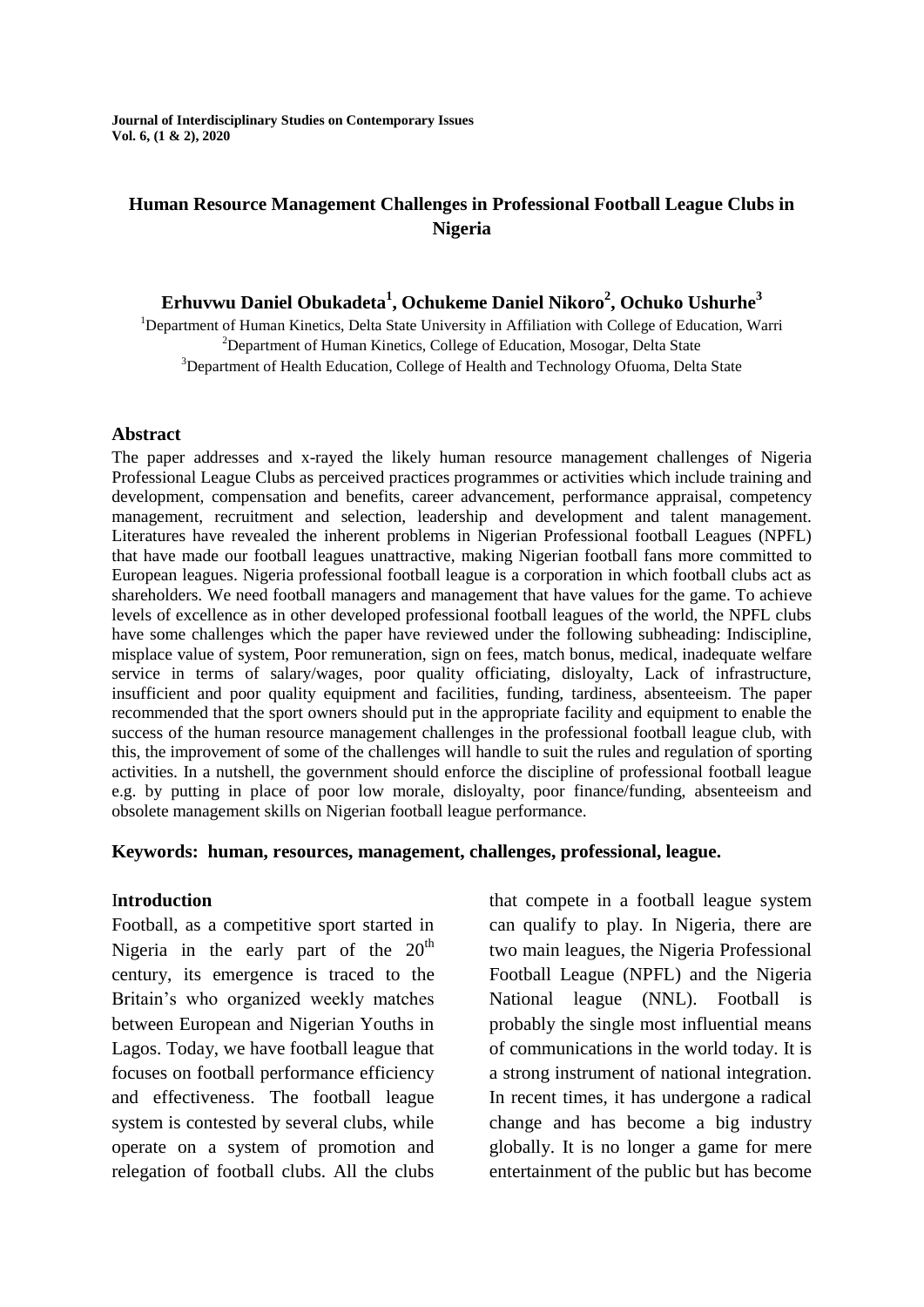a lucrative commercialized business that creates job opportunities.

Nigerian Professional Football League is a corporation in which clubs act as shareholders (Complete Sports, 2018). The winner of the Nigerian Professional Football League is expected to represent the country at the continental league football competition. This is an indicator that the clubs could be facing some related human resource management challenges (Adesina, 2017). League football clubs in Nigeria must respond to the globalization of football effectiveness and efficiency in performance as it is the use in advanced nations of the world, where technological innovation, administrative and managerial skills have witnessed over weighted influences on management challenges. One of the most important human activities in any organization such as football league club, is effective management that come on with challenges. For any football league based clubs to survive in a global socioeconomic sporting activity, they need to exploit all the available human and material resources as a means of achieving competitive advantage. In the words of Orunaloka (2016), one resource in soccer, recently recognized as providing a source of competitive advantage, is the human resource of the football clubs, and it is widely accepted that stakeholders in football clubs are important source of competitive advantage for their clubs (Iwuala, 2016).

Human Resource Management (HRM) is a function in organisations designed to maximize employee performance of an employer's strategic objectives (Johnson, 2009). In the sporting industry or sport organization, human resource management has four essential resources which can make or mar the organization. These include human, financial, materials and physical. The human resources are so essential in that, it can manipulate and direct other resources towards achieving the football organization goal (Eboh, 2010). Fasan (2009) listed activities in human resources management of sports to include wages and salaries, training and development, career opportunities, discipline, division of roles, tasks and function loyalty, distribution of power, communication, use of technology, industrial relation and knowledge of management and so on.

People significantly according to Garba and Njidda (2009) affect the success of an organisation such as football club organization, depending on how they are chosen, required and maintain, which may bring few or many problems to covers the broad spectrum of the life of the chairmen, team managers, technical advisers, coaches, players and supporters of professional football clubs at the beginning of new season to the end of the season. Nwosu and Ugwreua (2015), observed that human resource management is concerned with the "people" dimension in management. In the words of Eboh (2010), the importance of human resource management in professional league includes competitive advantage and social responsibility towards employee literature. [Fasan, (2009); Iwuala (2016) and Erhinyodavwe (2018)], have stated that the cause of low productivity in professional football clubs sides in Nigeria include; poor management and ineffective supervision, low level of skill and negative attitude of player insufficient and poor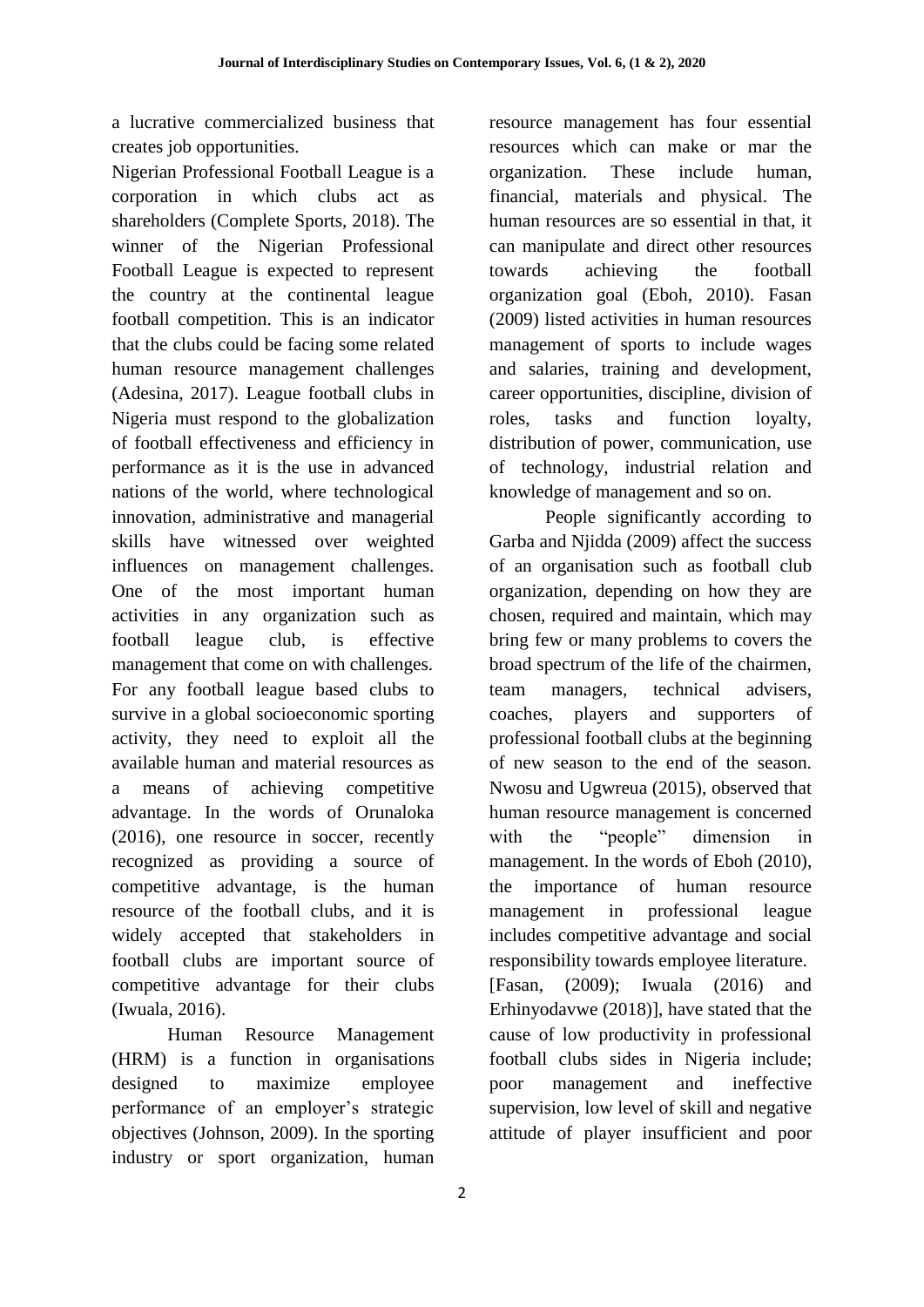quality equipment and facilities and misplaced value.

Human resource is conceived with the management of people and materials while Human resource management practice, according to Johnson (2009) and Ikhioya (2001), include practice or activities such as employment, security, extensive training, office arrangement, wages differences across levels, discipline, sharing of financial status, language, sharing of performance information, exhibition of administrative skills of global best practices and so on.

Understanding the relationship between human resource management practices, programmes and their challenges, Johnson (2009) and Fasan (2001) calls for a critical examination. They identified indiscipline, poor remuneration, disloyalty, (welfare services), obsolete administrative skills absenteeism, poor quality officiating, low morale and tardiness as human resource management challenges to any organization or establishment.

The main thrust of this paper is to review some likely human resource management challenges of Nigerian Professional football league (NPFL) based clubs, with respect to how indiscipline, poor remuneration, disloyalty and others, constitute as challenges in this organization (NPFL).

# **Indiscipline as a Challenge To Human Resource Management Of PFL Clubs In Nigeria**

Anibeze (2008) stated that the problem of footballing dishonesty, pose a substantial threat to the football integrity of Nigeria professional football league clubs. These activities of the clubs are refers to as indiscipline into human resource management of activities. Professional

football league clubs in Nigeria reveals that a number of unethical activities/practice undermine discipline. A cursory look into football management in training, and competition, between football managers and players reveal elements of indiscipline.

A successful and good football performances need training of players coaches and development of the club. According to Erhinyodavwe (2018), dexterity of human resource management practice of discipline, is an indicator to football club everywhere, including the Nigerian Professional football clubs. He noted that, indiscipline, in training and development, constitute a major challenge of human resource management of such clubs.

Where there is indiscipline, it is a challenge to talent management (Babajide, 2012). In the same breath, Omuoyine (2014) opined the need for a national dispute resolution, asserted that indiscipline has become a challenge to football career advancement. We have observed that most Nigerian players at the local stage, are unable to continue their career due to their indiscipline nature. According to Shuaibu (2019), the Deputy Governor of Edo State, there is an urgent need for Bendel Assurance FC Management to be disciplined, to go out and shop for quality serious-minded, committed and result-oriented players that can make Edo State proud again. He added that for over eleven years, Bendel Insurance Club had been in lower league. This, according to him, is not good for the state in Nigeria football sphere. One of the factors that killed or relegated this football club is an act of indiscipline.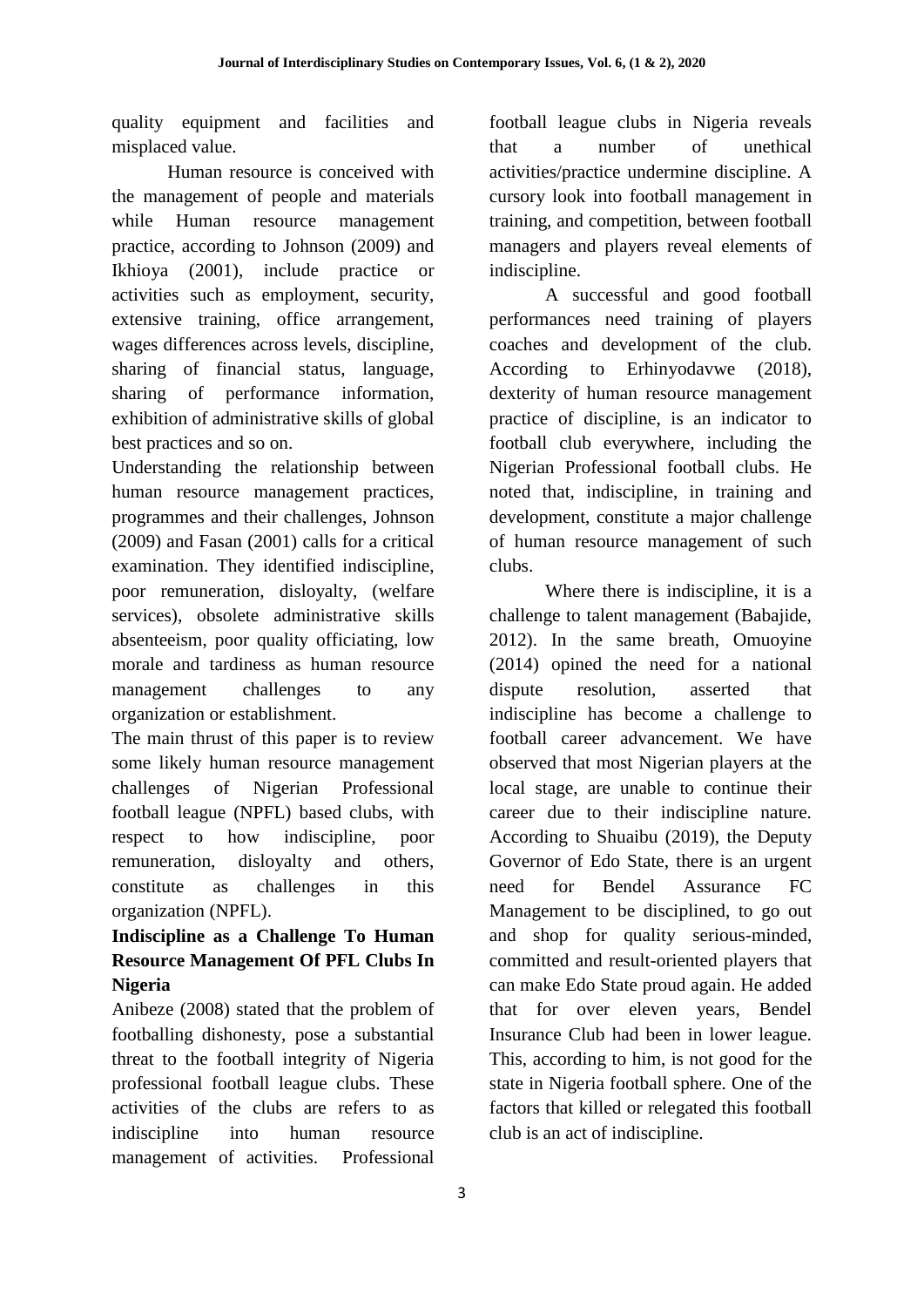Misplaced valued according to Garba and Njidda (2009) is a serious factor of indiscipline in our professional football league clubs. It could be said that the indiscipline to which one is acquainted very much influence him. In Nigeria, we have value system that emphasizes wealth and not achievement. This influences the coaches, players attitude to work for money. Coaches and players have become more interested in the amount they received rather than the volume and quality of their performance in the Nigeria profession football league clubs, so misplaced value constitute a challenge to human resource management of NPFL.

# **Poor Remuneration as a Challenge To Human Resource Management Of PFL In Nigeria**

This is one of the challenges faced by the Nigerian Professional football league. According to Nwosu and Ugwuerua (2015), players in the Nigerian professional football clubs are poorly remunerated and it is a very strong challenge to the management of clubs. Wages/salaries of football players are poor in Nigeria. Non-payment of football player's salary has brought NPF league clubs to disrepute (Eboh, 2015). According to Nwosu and Ugwuerua (2015), players of FC Taraba United, Sharks of Port Harcourt, Dophin of Port Harcourt, Sunshine of Akure and Enugu Rangers International were at one time or the other owed salaries. Literature have it that Dophin of Port Harcourt took their mattresses and slept in front of the River State government house in protest for nonpayment of allowance and salaries (Enenta, 2018). Also Sunshine of Akure players protested to the management in 2015 of unpaid salaries.

Sign on fees, match bonuses and medical bills and others inadequate are welfare services by which these services are inadequate as observed, they constitute challenges to professional football league clubs in Nigeria. Sign on fees are fees paid to players on signing a new contract to a new team. Enenta (2015) opined that most professional football league clubs in Nigeria, owe these signs on fees throughout the season. This is not good for our football clubs management.

Also, match bonuses are not paid to players as at when due and this depicts unprofessionalism. According to Ikhioye (2001), this factor that constitutes a major challenge to Nigerian professional football league clubs in Nigeria. Match bonuses and allowances accruable to players of a team when the team either gets an away win, away draw or a home win. This is not constant in Nigeria situation.

Medical is a major part of welfare service which a football club must render. According to Musa (2007), no club in Nigeria operates a sick bay, where specialists are employed to take care of the medical needs of the players and officials. He concluded that it is a serious factor in Nigerian Professional Football Leaguebased Clubs. Babajide (2012) stated that most Nigerian players are regretting over playing professional football in Nigeria, as a result of injuries sustained while in active service. He further interrogated whether anyone has ever heard that a Nigerian football league player had ever been flown abroad for treatment after sustaining a serious injury. According to Johnson (2009), inadequate welfare services in terms of salary/wages, sign on fees, match bonuses and lack of medical services constitute human resource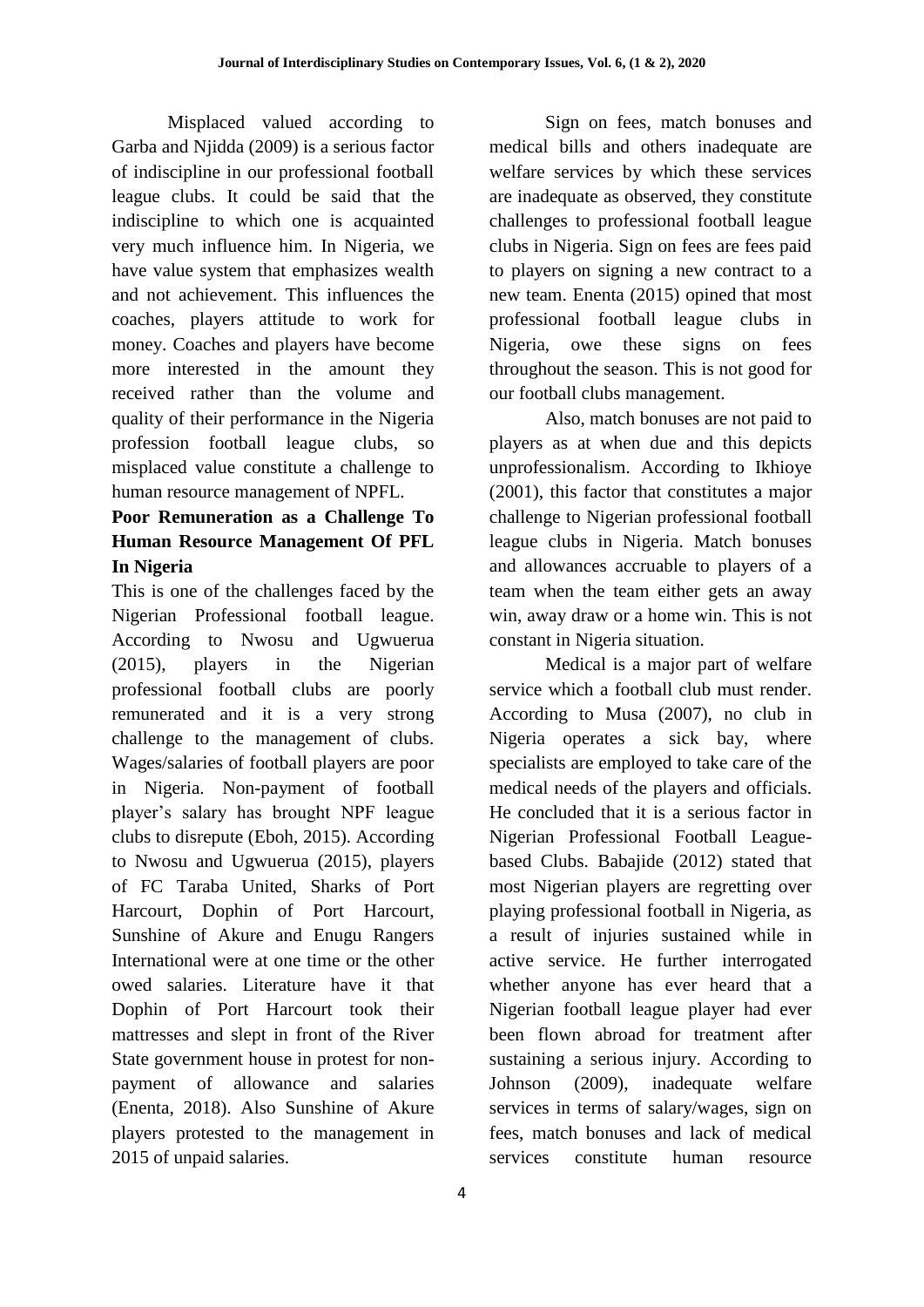management challenges of Nigerian Professional Football League-based clubs in Nigeria. Some of the challenges range from lack of compensation and benefits, competency management, performance appraisal, leadership development and practices to career advancement. Poor quality officiating disloyalty and management skill also constitute challenges to human Resource Management in Professional Football League.

Poor quality officiating is one of the challenges faced by the Nigerian professional league. According to Adesina (2017), officiating is always a sham in the Nigerian Professional Football League (NPFL). He further stated that, some stakeholders have described the shady way of officiating by some referees as a comedy show. Sometimes you see a referee telling the favoured side, mostly the home side what to do in order to be awarded a penalty or an offside goal. From Literature, Fasan (2009), Shuaibu (2019), Anibeze (2008) have it that poor quality management in terms of disloyalty, obsolete management skill are challenges to professional league in Nigeria.

Fasan (2009) asserted that disloyalty constitute a challenge to clubs in Nigeria, have no stadium of theirs. Before the commencement of the 2014 professional football league season in Nigeria, Bayelsa State paraded two football teams (Nembe City and Bayelsa United) competing for honours in the elite division. The state government could not get ready the Samson Siasia stadium on time for the resumption of hostilities. Nembe City and Bayelsa United played their home matches away from home in Omoskpu, Rivers State and Benin, Edo State, respectively. Also,

Heartland of Owerri was asked also to start their league matches at Rojeni stadium, before putting their Dan Anyiam Stadium, Owerri back to shape. Most pitches in Nigeria are artificial turfs. The few natural turfs among them are not maintained and are in bad shapes. Also available stadia are in bad shape and do not have training pitches, adequate facilities/digital library and no constant provision of internet network for indoor games, swimming pool etc and are not at the outskirt of the towns, that can make competency management, compensation and benefits, training and development, career advancement and talent management. Also, disloyalty to the rules and regulations of the game may lead to negativity competency management. Match officials are supposed to be honest, display current professional skills and unprofessional ethics.

# **Lack of Infrastructure as Challenges To Human Resource Management Of PFL In Nigeria**

As a condition for the formation of a professional football club, in Nigeria, Babside (2012) noted that a football club, statutorily, should own a stadium where her matches are to be played. Some professional football clubs have no stadium of theirs. Literature Guardian New (2016) and Nwosu, (2015) have it most football for concentration.

Infrastructure is an important aspect for human resource management. In the words of Oloyede and Oyedele (2009), human resource management lack of physical structure or infrastructure is a challenge to professional football league clubs in Nigeria. Facilities are of major concern in football management by managers. Without adequate facilities, no meaning football performances can be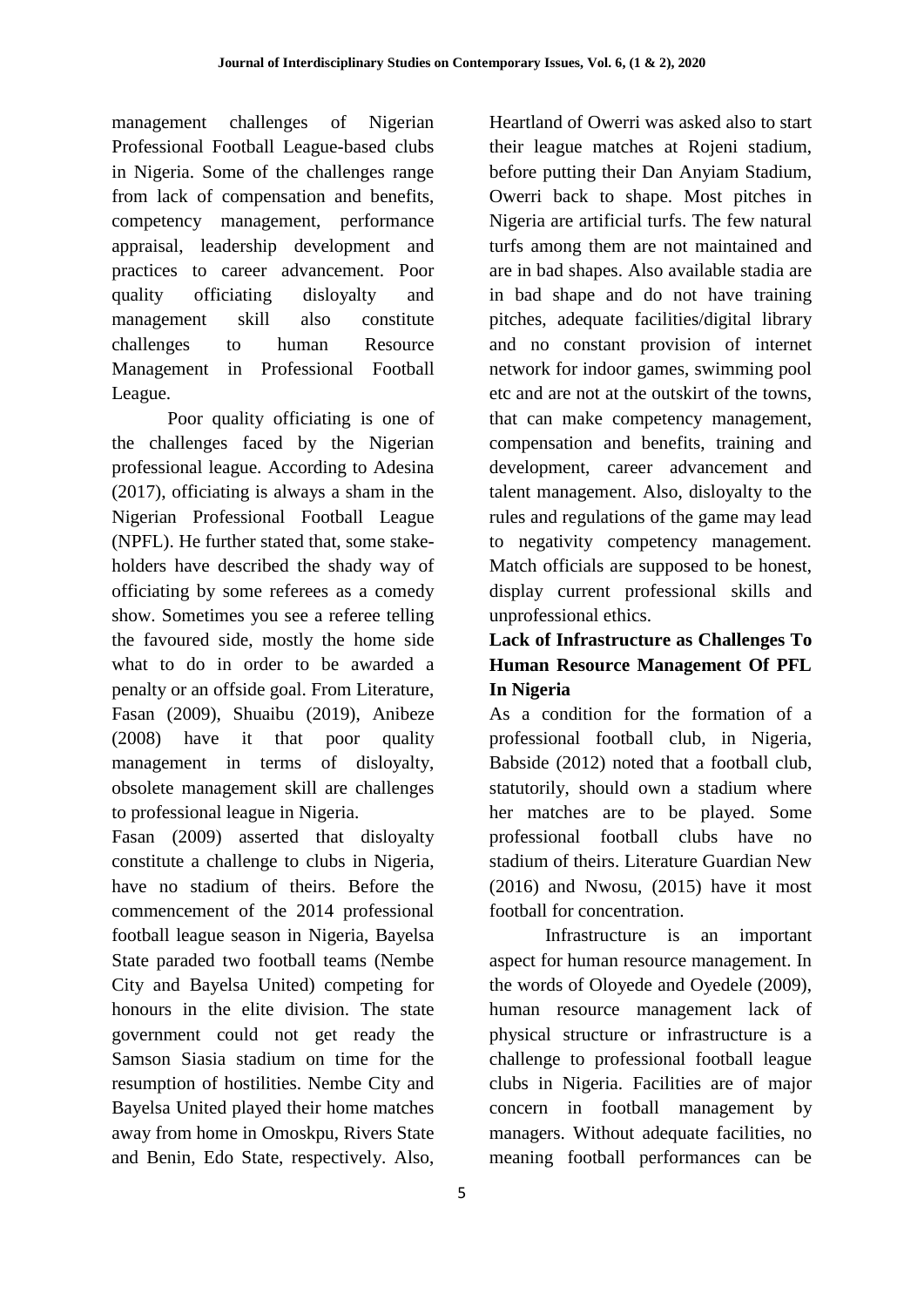achieved. Lack of infrastructure constitutes a challenge in human resource management to professional football league clubs globally (Omuojiue, 2014). According to Nwosu (2015), poor football facilities and equipment constitute challenge to the club performance. Most club managers are not very abreast, that football facilities are very keys to performances. Shuaibu (2019), opined that, insufficient and poor quality football infrastructure, constitute a challenge to human resource management of professional football league clubs in Nigeria for effective performance, players need equipment and facilities in sufficient number and quality to improve their performance in Nigeria professional football league clubs.

It is worthy of note, finance is responsible for lack of infrastructure development. Nwosu (2015) asserted that finance has been a serious challenge to the development of infrastructure for the club. He stated that finance is a challenge to talent management, recruitment and selection of payers, and it has impacts on the leadership development and practices of the club, for quite sometime now. It has also been established according to Oninaboka (2016), that the career advancement of Rivers United players been delayed due to lack of funds. This is a challenge to career advancement of players. For instance, staff compensations and benefits have been delayed unduly.

Finance or fundingis the engine that gives the impetus and it is the instrument that spurs the total management processes of an organization. According to Morakinyo and Aluko (2009) football finance is crucial to football organizations, and it constitute a serious human resource

management challenge in developing and undeveloped nations, of which Nigeria football league club is inclusive. Al-Ghazali (2009) and Eboh (2010), claimed that the ownership and funding of the twenty clubs in the Nigeria Professional League clubs by various state government as owners and some private persons, is a problem militating against the growth and development of the league system. Funding is the brain behind every successful organization, football club inclusive. Football clubs seemed to be underfunded and the danger is that the game goes on the decline. Funding is a serious challenge to football club management. Finance by these assertions poses serious challenges, danger and risk to the assumed good production expected of a football team.

Other Human resource management challenges of professional football league-based clubs in Nigeria are: tardiness and absenteeism (Darsara, 2013 and Orunaboka, 2016). They asserted that tardiness and absenteeism are challenges of human resource management of professional league-based club, especially, in developing and under-developed nations of the world. These challenges are capable of affecting the smooth management of players, performance in the football clubs, if nothing is done.

Another human resource management challenge of professional football league clubs in Nigeria is "Win at Home at all cost syndrome" (Iwuala, 2016). He posited that the worst problem affecting Nigerian league, is win at home at all cost syndrome. There was a match at Enugu involving Enugu Rangers International and Heartland of Owerri at the Nnamdi Azikiwe Stadium. In that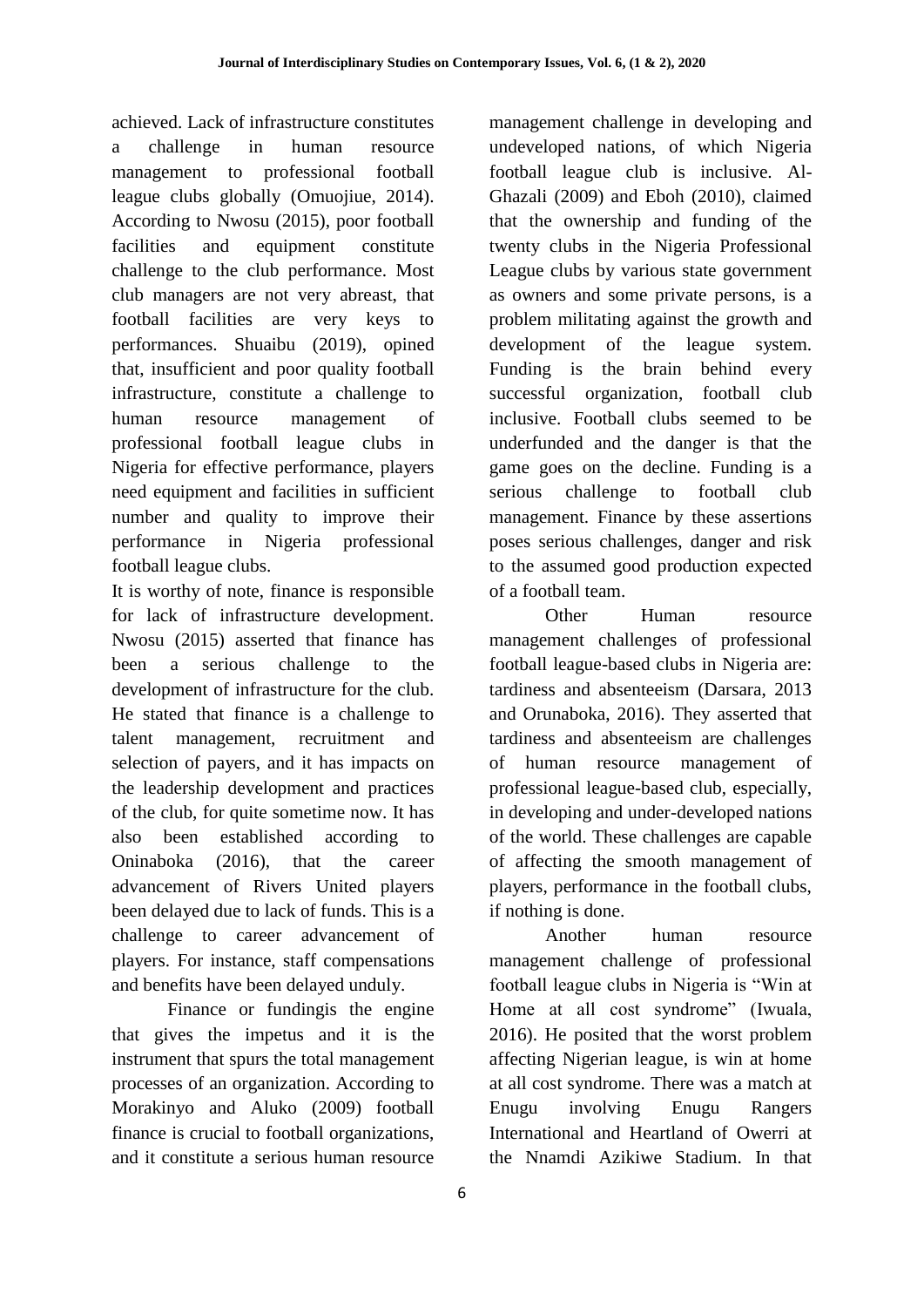encounter, rangers were up by a lone goal and the Heartland boys were pressurizing for the much needed equalizer. When there was an anxious moment in Ranger eighteen yard box a disgruntled official of Rangers threw another ball inside the pitch, thus, two round objects would be identified inside the pitch, and the referee would blow for an obstruction. How can you call this a professional football? After the match, when Ranger official were asked why they were throwing balls inside the pitch when play was going on, they replied that what they did at Enugu was a child's play compared to what the officials of Heartland did to them when they visited Owerri. The question remains: Must every team win at home?

Eboh and Boye (2014), Musa (2007) and Enenta (2015) have it that one of the human resource management challenges of professional football league clubs in Nigeria is appointment of Team Psychologists for the professional football clubs in Nigeria. Professional football leagues all over the globe, are associated with the employment of seasoned sports or football psychologists for all round development of the team. Sadly, a close look at the Nigerian league reveals that there is a dearth of team psychologists in most Nigerian teams, participating in professional football league. If you do not have money to employ a psychologist for the team, it means you cannot be able to run a professional football team and what do you do? Back out!!!

## **Conclusion and the Way Forward**

The analyzes in this essay highlighted indiscipline, poor remuneration, sign on fees, match bonuses, medicals – as inadequate welfare services; poor quality officiating and disloyalty; lack of infrastructure and finance; tardiness, absenteeism and win at home at all cost syndrome as human resource management challenges of professional football league clubs in Nigeria. In other words, what we termed professional football in Nigeria is not in the real sense of it. It is the view of this paper, that a vibrant administrator is employed by the owners of clubs, and league management companies (LMCs) should display and live to the responsibility of sanctioning clubs that did not live up to their responsibilities of paying salaries as well as remedying other challenges identified in this paper. The glorious days of professional football league can be restored if club owners and managers employ knowledgeable management staff, who know the value of football and obey the rules of the organization.

There is a significant improvement that the NPFL now has a deal with Super Sport, whereby six matches every week are televised for the whole world to view. This will go a long way in curbing crazy behaviors of stakeholders to matches. As a way of stemming or reducing violence in football engagements, the LMC and the management of each professional football clubs should arrange lectures, seminars and workshops, where football fans will be educated on the need to shun violence. These identified human resources management challenges of professional football league club are, no doubts, capable of affecting management and players performances in their clubs, if nothing is done.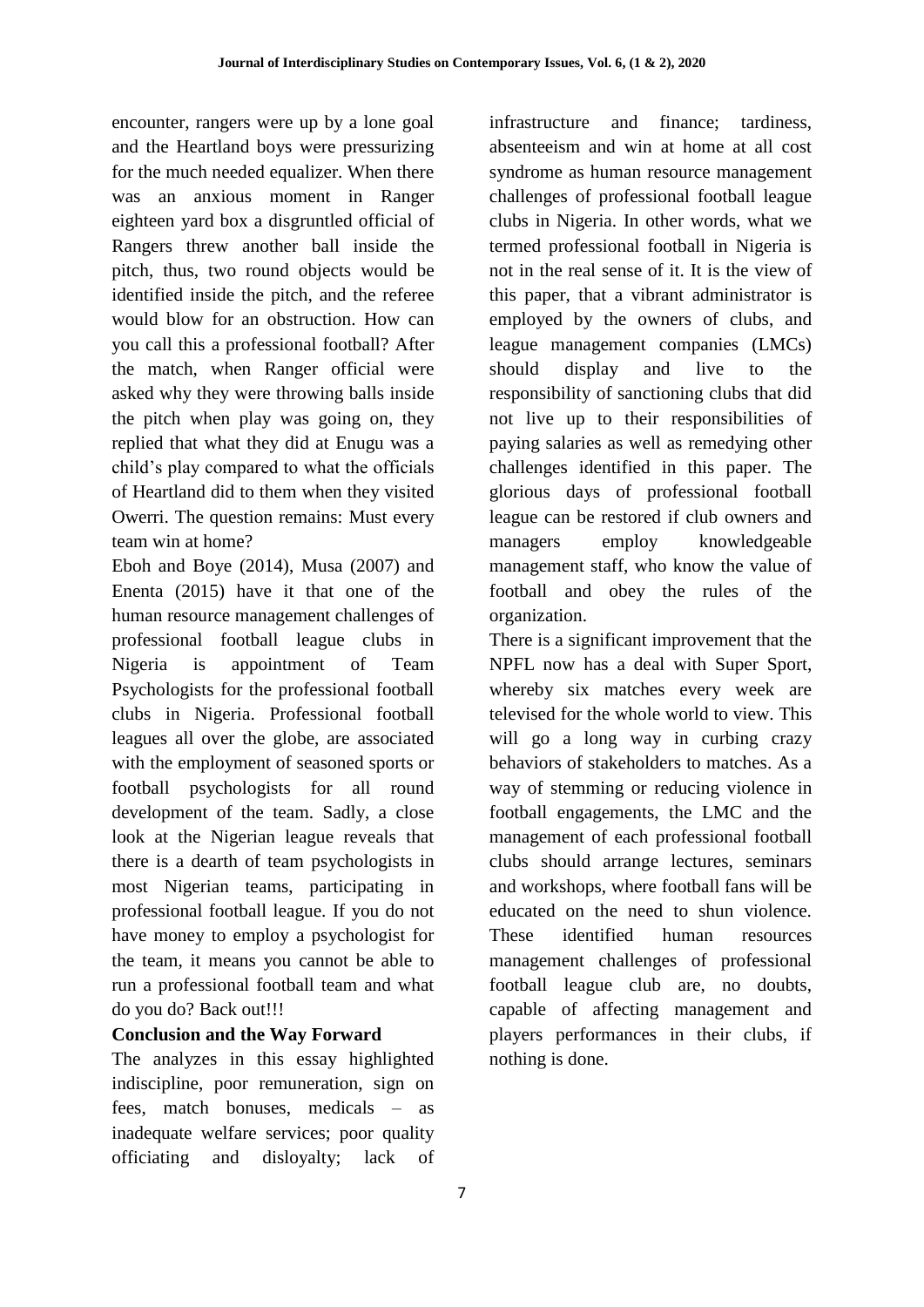#### **References**

- Adesina, D. (2017). Managing Human Resource: Productivity, Quality Work, Life, Profits. UI Venture Press.
- Anibeze, O. (2008). "More Forces Speak Against Corruption in the Nigeria League". *Vanguard Newspaper*, Nov.17, 51.
- Babajide, A. (2012). The Nigeria Premier League is best in Africa. What a Charade *Retrieved from: C:/users/BRAIN/Documents/the-Nigeria-premier-league.*
- Darsara, F.M. (2013). Sports Management: Challenges in the Management of Football in the Case of Iran. Unpublished Master Thesis, Eastern Mediterranean University, Gazimagusa, North Cyprus.
- Eboh, L.O. (2010). Sustainable Football Development: the Role of Footback Coaches in Achieving the Millennium Goals. A paper presented at a Football Coaching Clinic/Workshop held at Government College, Ughelli on  $13<sup>th</sup> - 17<sup>th</sup>$  September, 2010.
- Eboh, L.O. (2015). Assessing Human Resources in Sport Industry in Nigeria. A paper presented at College of Education. Afrize unpublished.
- Eboh, L.O. and Boye, T.E. (2014). Need and Utilization of Sports Psychologisti n the Psychological Preparation of College of Education Athletes Towards Sport Enhancement. *Journal of New Trends in Teacher Education*   $(JONTIE), 1(2), 130 - 139.$
- Enenta, I. (2015). The Problem with the Nigerian Professional Football

League Retrieved from <http://naijafulbolcom/2015/1/06>

- Erhinyodavwe, I.J. (2018). Organisational Risks as Determinants for Football League Management Performance in Nigeria. Ph.D Thesis. Unpublished Delta State University, Abraka.
- Fasan, C.O. (2009). Person-Organisation Fit Model Challenge to Leadership and Personal Selection in sports Organisation. Nigeria Journal of Sport Management. Vol.3, 1 – 12.
- Garba, M. and Njidda, M. (2009). Impact of human resource management on productivity of professional football league club side of Nigeria. Proceeding of the  $40<sup>th</sup>$ Conference of NAPHER\_SD, 134  $-143.$
- Guardian News Website Dwindling Fortunes of Nigeria's Premier League. Retrieved from Ngrguardiannews.com 2016.
- Ikhioya, O.S.A. (2001). Functional Strategies for Effective Sport Management Practices. Guides for Sport Managers & Adminstrators.
- Iwuala, H. (2016). Nigeria: Preparing for the 2015/2016 Gb Premier Introduction to Peace and Conflict Studies in West Africa. Ibadan.
- Johnson, P. (2009). HRM in Changing Organisational Context in Collins, D.G. & Wood, G. (Eds), Human Resource Management: A critical approach. London: Routledge.
- Kingsley, A.D. (2011). Strategic Human Resource Management within a Resource – Capability View of the Firm. *Journal of Management Studies*. 2(33), 213 – 133.